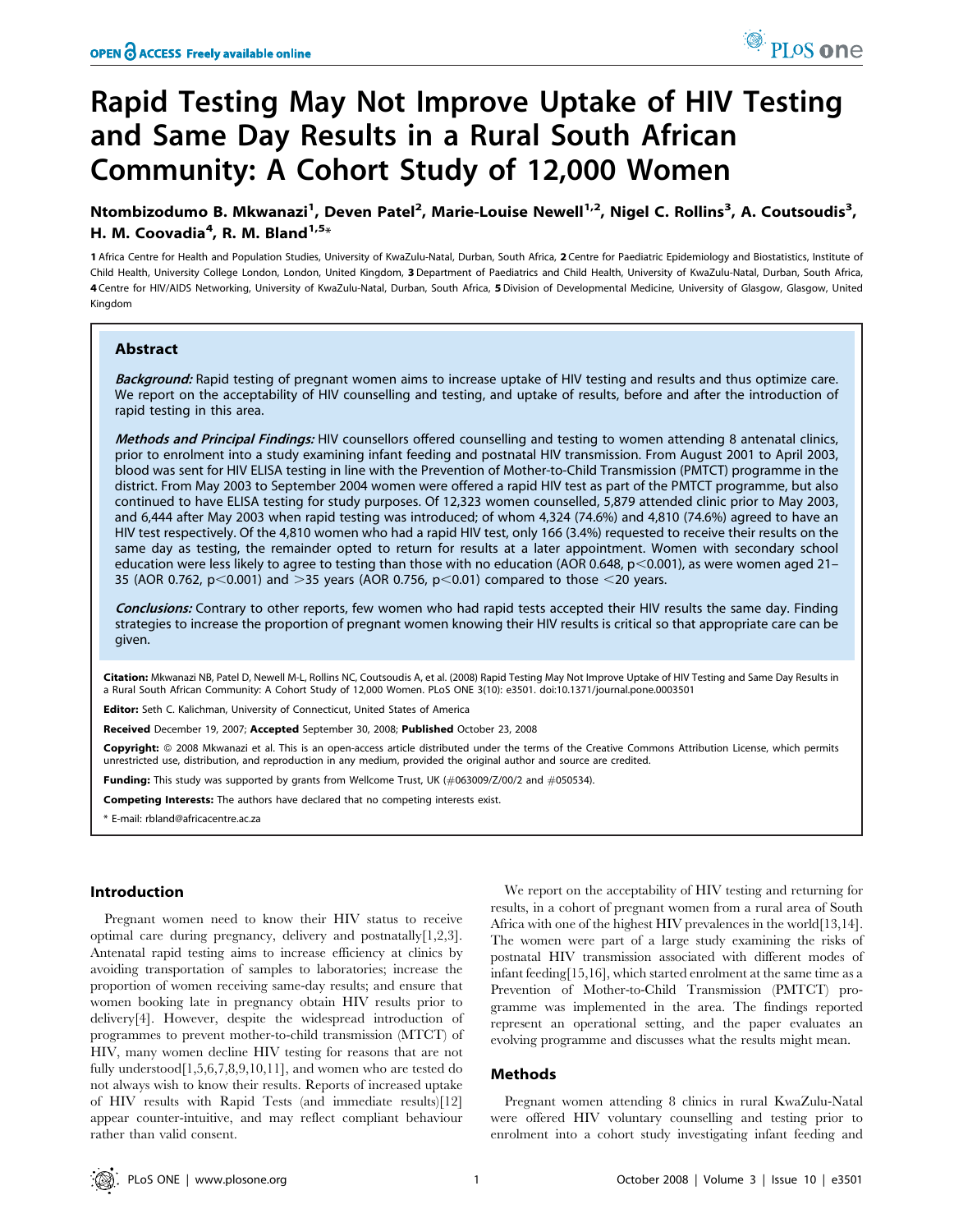HIV transmission[15]. Local government clinics are organized to render antenatal care, with HIV counselling and testing, on specific days of the week. To cope with large client numbers, a 3 stage group counselling process was employed at all the clinics in the area (14 fixed government clinics at the time of the study).

# Stage 1 (20 minutes) Group Education

Clinic assistants conducted a group education session to all women (10–60 per session) waiting at the antenatal clinic. Topics covered included: general HIV/AIDS information, definition of disease, transmission modes, mother-to-child transmission issues, advantages and disadvantages of testing, interpretation of positive, negative and indeterminate results.

#### Stage 2 (15 minutes) Group Counselling

HIV counsellors conducted small group counselling with five to six women in a private room. They addressed issues of confidentiality, personal risk assessment, exploration of women's support systems, and interpretation of results. Clients who may have been hesitant to ask specific questions in a larger group had chance to voice their concerns at this stage.

# Stage 3 (5 minutes or longer, depending on the individual woman) Individual Counselling

Women were seen individually by the HIV counsellor and offered pre-test counselling. Any personal issues were discussed. Consent for testing was obtained at this stage.

Lay HIV counsellors, who had completed 12 years of schooling, were selected following assessments of literacy, numeracy and basic counselling skills. They completed a standard 10-day HIV/AIDS counselling course and the World Health Organization training courses in HIV and infant feeding[17] and breastfeeding[18]. They received regular training and mentorship throughout the period of the study. The supervision was provided by senior counsellors and psychologists, who 'sat in' on counselling sessions with individual counsellors once a month, and conducted group in-service sessions with all the counsellors at least once per month.

From August 2001 to April 2003, dried blood spots were sent for laboratory HIV ELISA testing with results available two weeks later. From May 2003 to September 2004, rapid testing was introduced and women were offered an immediate definitive rapid result, in addition to blood sent to the laboratory for ELISA testing. Univariable comparisons for categorical variables were assessed with a  $\chi^2$  test or  $\chi^2$  for linear trend. Odds ratios (OR) and adjusted odds ratios (AOR) were obtained from univariable and multivariable logistic regression models, respectively. Analyses were performed using SPSS version 12 and R version 2.2.0.

Prior to August 2001 there was no PMTCT (Prevention of Mother to Child Transmission) programme in the district. Furthermore, highly active anti-retroviral treatment (HAART) was not routinely available through the health services at the time of the study. However, all pregnant women were routinely offered 5 mg of folate daily, 200 mg of ferrous fumarate from the first antenatal visit until delivery, and 200,000 IU of vitamin A after delivery, and all infected women and their infants were offered single-dose nevirapine[19]. Clinical follow-up for all women and children in the study was given by study staff from enrollment to two years post-delivery. A treatment programme has since been established in the district in September 2004, and women identified as HIV-infected in the study have been referred for assessment for antiretroviral treatment.

The findings from the cohort of pregnant women reported represent part of a wider programme of research in the same

geographical location. A demographic surveillance system operates in the same area, established in the year 2000[20]. In 2003 population-based HIV testing through annual surveys was started in the surveillance area and shows some of the highest populationbased infection rates ever documented world-wide; prevalence of 51% (95% CI 47–55%) amongst women aged 25–29 and 44% (95% CI 38–49%) in men aged 30–34[20]. Of the 25,901 people resident in the area and eligible for inclusion in the populationbased HIV survey (women aged 15–49 years and men aged 15–54 years), 19,867 (77%) were contacted for HIV testing, of whom 11,551 (58%) consented to be tested[20]. However, less than 5% of those tested returned for their results (personal communication, Till Barnighausen, Africa Centre). Whilst the latter results are from a population surveillance system and not a clinic setting providing voluntary counselling and testing, they do provide greater contextual information with which to interpret the results presented in this manuscript.

This study was approved by the Biomedical Research Ethics Committee of the University of KwaZulu-Natal, Durban, South Africa.

# Results

 $\mathbf{I}$ 

Overall, 12,323 pregnant women received HIV counselling; their socio-demographic characteristics are shown in Table 1. Figure 1 shows the proportion of women who accepted testing and those who returned for results. Overall 74% (9,134/12,323) of women accepted testing, of whom 9 did not want their results. In a logistic regression model including maternal education, age and parity, women with secondary school education were less likely to accept testing than those with no education (AOR 0.648; 95% CI 0.54–0.79;  $p<0.001$ ). Compared to women below 20 years, those aged 21–35 years were less likely to accept testing (AOR 0.762;

| Table 1. Characteristics of pregnant women undergoing |  |
|-------------------------------------------------------|--|
| counselling for HIV.                                  |  |

| Variable                                   |                               |  |  |  |  |
|--------------------------------------------|-------------------------------|--|--|--|--|
|                                            | Women counselled $N = 12,323$ |  |  |  |  |
| Maternal age, years                        |                               |  |  |  |  |
| Median (range)                             | $23(14-53)$                   |  |  |  |  |
| $14 - 20$                                  | 4399 (36%)                    |  |  |  |  |
| $21 - 35$                                  | 6893 (56%)                    |  |  |  |  |
| >35                                        | 975 (8%)                      |  |  |  |  |
| Unknown                                    | 56                            |  |  |  |  |
| Previous pregnancies, n (%)                |                               |  |  |  |  |
| Median (range)                             | $1(0-15)$                     |  |  |  |  |
| Previous live births, n (%)                |                               |  |  |  |  |
| Median (range)                             | $1(0-13)$                     |  |  |  |  |
| None                                       | 5294 (44%)                    |  |  |  |  |
| $1 - 4$                                    | 6115 (51%)                    |  |  |  |  |
| >5                                         | 591 (5%)                      |  |  |  |  |
| Unknown                                    | 323                           |  |  |  |  |
| Highest level of education achieved, n (%) |                               |  |  |  |  |
| None                                       | 758 (6%)                      |  |  |  |  |
| Some primary                               | 4220 (35%)                    |  |  |  |  |
| Some secondary                             | 7015 (59%)                    |  |  |  |  |
| Unknown                                    | 330                           |  |  |  |  |

doi:10.1371/journal.pone.0003501.t001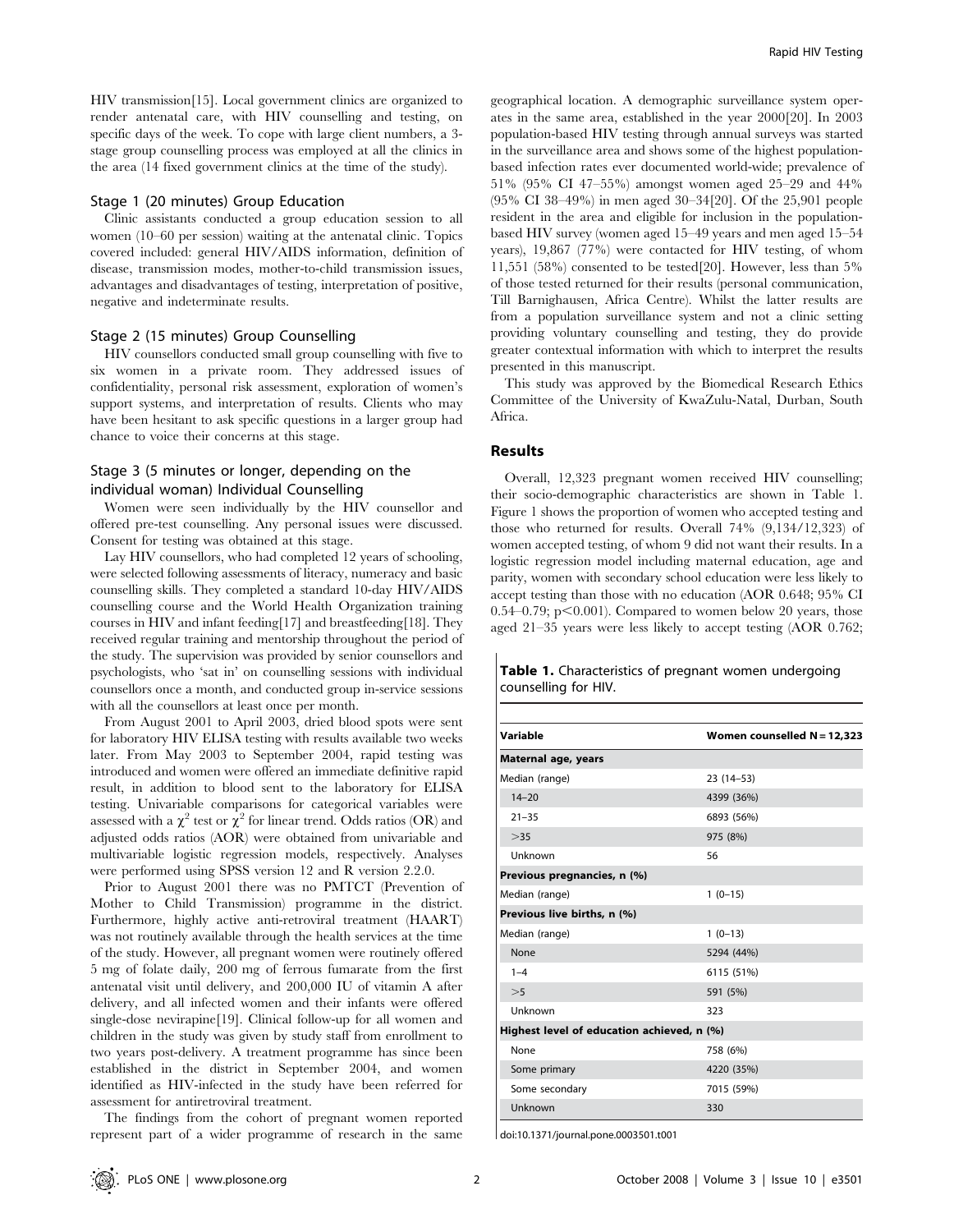

Figure 1. Proportion of women accepting HIV counselling and their HIV results. doi:10.1371/journal.pone.0003501.g001

95% CI 0.68–0.85; p $\leq$ 0.001); as were those above 35 years (AOR 0.756; 95% CI 0.62-0.93; p $\leq$ 0.01) (Table 2).

Overall, 57% of women who accepted testing returned for their results (Figure 1). Women were more likely to return for results before rapid tests were introduced than after (65% vs. 50%,  $p<0.001$ ). In logistic regression, including women who accepted testing  $(n = 8,959)$ , there was a declining trend over time for returning for results: those testing in 2002 (OR 0.61; 95% CI 0.46– 0.81; p $\leq$ 0.001), 2003 (OR 0.23; 95% CI 0.18–0.31; p $\leq$ 0.001) and 2004 (OR 0.32; 95% CI 0.24–0.42;  $p<0.001$ ) were less likely to return for results compared to those testing in 2001. From adjusted and unadjusted analyses, the odds of women returning for their results was not significantly associated with maternal age, education, number of previous live births, or HIV status.

Of the total 12,323 women receiving counselling, 6,444 were counselled after May 2003 when rapid tests were introduced. Of these, 4,810 accepted testing (74.6%) and had both rapid tests (with a definitive result offered) and blood sent for laboratory ELISA testing. 166 requested their results the same day (166/

4,810; 3.4%) but the remainder made an appointment to return in two weeks time. Of 12,323 women initially counselled, 42.9% actually received their results (5,121 who returned later, and 166 who received immediate results).

### Discussion

Our 3-stage counselling process enabled us to counsel many women in one day and was well accepted by women and clinic staff. The rates of acceptance of HIV testing were not significantly different before and after the introduction of rapid testing, in line with reports from other studies<sup>[8,11]</sup>. Surprisingly, older and more educated women were less likely to accept testing, suggesting the need to specifically target these clients. Despite relatively high rates of testing, many women failed to return for results. After introduction of rapid testing, only 3.4% of women opted for same-day results; a finding contrary to reports from non-PMTCT settings in the States which showed that clients were more likely to receive their results with rapid than conventional tests[12].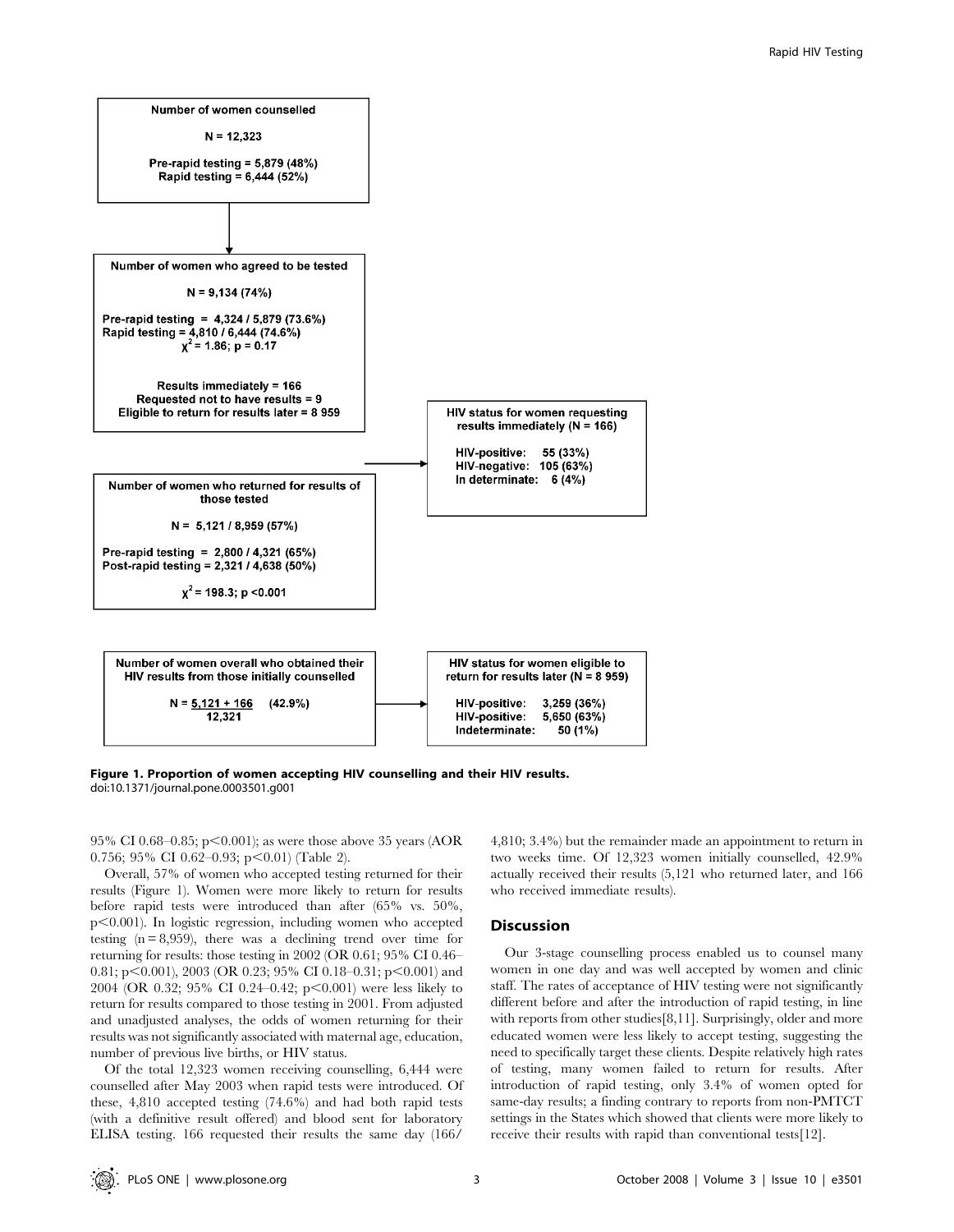Table 2. Maternal factors associated with agreeing to be tested for HIV ( $n = 11,818$ )\*.

| Variable                            | N    | OR (95%CI)                   | р        | AOR (95%CI)                                                     | р |  |  |
|-------------------------------------|------|------------------------------|----------|-----------------------------------------------------------------|---|--|--|
| <b>Education</b>                    |      |                              |          |                                                                 |   |  |  |
| None                                | 739  | 1.00                         |          | 1.00                                                            |   |  |  |
| Primary                             | 4160 | $0.95(0.79 - 1.14)$          | 0.57     | $0.846$ (0.70-1.02) 0.09                                        |   |  |  |
| Secondary                           | 6919 | $0.76(0.64 - 0.91)$          | $<$ 0.01 | $0.648(0.54 - 0.79) < 0.001$                                    |   |  |  |
| <b>Number of previous live born</b> |      |                              |          |                                                                 |   |  |  |
| None                                | 5217 | 1.00                         |          | 1.00                                                            |   |  |  |
| $1 - 4$                             | 6023 | $0.84(0.77-0.92)$            |          | $<$ 0.001 0.915 (0.82-1.02) 0.10                                |   |  |  |
| >5                                  | 578  | $0.81(0.67-0.99)$            | 0.04     | $0.795(0.63 - 1.01)0.06$                                        |   |  |  |
| Maternal age (years)                |      |                              |          |                                                                 |   |  |  |
| $14 - 20$                           | 4286 | 1.00                         |          | 1.00                                                            |   |  |  |
| $21 - 35$                           | 6647 |                              |          | $0.736$ (0.67-0.81) $\leq$ 0.001 0.762 (0.68-0.85) $\leq$ 0.001 |   |  |  |
| >35                                 | 885  | $0.786$ (0.67-0.93) $<$ 0.01 |          | $0.756$ (0.62-0.93) < 0.01                                      |   |  |  |

 $\text{*}$ n = 11,818 as there were 505 women of the 12,323 who were counselled who had missing values.

doi:10.1371/journal.pone.0003501.t002

Rapid testing may not be appropriate for all individuals, and people's ability and readiness to receive their test result must be respected[6]. There are many possible reasons for the reluctance to accept same-day results and, as this was an observational cohort, and not a randomized controlled trial set up to examine this question, it is not possible to state with certainty what women's reasons were in this context. However, possibilities include: rural women often walk long distances to clinics and have already waited for long periods at the clinic; the option to go home and collect results at their next antenatal appointment seems attractive[11,21]; women receive a lot of information at their booking visit, may be learning about the PMTCT programme for the first time, and want time to consider their personal risks and support network before accepting results. It is also possible that the counselling process did not evolve appropriately after the introduction of rapid testing, so that counsellors did not yet adequately prepare women for same-day results. Although the counsellors were all trained in the process of rapid testing, the low rates of women who accepted their rapid test results on the same

#### References

- 1. Manzi M, Zachariah R, R T (2005) High acceptability of voluntary counseling and HIV testing but unacceptable loss to follow up in a prevention of mother-tochild HIV transmission programme in rural Malawi: scaling up requires a different way of acting. Trop Med and Int Health 10(12): 1242–1250.
- 2. Guay LA, Musoke P, Fleming T, Bagenda D, Allen M, et al. (1999) Intrapartum and neonatal single-dose nevirapine compared with zidovudine for prevention of mother-to-child transmission of HIV-1 in Kampala, Uganda: HIVNET 012 randomised trial. Lancet 354: 795–802.
- 3. Moodley D, Moodley J, Coovadia H, Gray G, McIntyre J, et al. (2003) A multicenter randomized controlled trial of nevirapine versus a combination of zidovudine and lamivudine to reduce intrapartum and early postpartum motherto-child transmission of human immunodeficiency virus type 1. J Infect Dis 187: 725–735.
- 4. Ekouevi D, Leroy V, Viho I (2004) Acceptability and uptake of a package to prevent mother-to-child transmission using rapid HIV testing in Abidjan, Cote d'Ivoire. AIDS 18(4): 697–700.
- 5. Bajunirwe F, Muzoora M (2005) Barriers to the implementation of programs for the prevention of mother-to-child transmission of HIV: a cross-sectional survey in rural and urban Uganda. AIDS Research and Therapy 2: 10.
- 6. Galvan F, Brooks R, Leibowitz A (2004) Rapid HIV testing: Issues in Implementation. AIDS Patient Care and STDs 18(1): 15–18.
- 7. Hutchinson P, Mahlalela X (2006) Utilization of voluntary counselling and testing services in the Eastern Cape, South Africa. AIDS Care 18(5): 446–455.

day may indicate that the existing counselling process should have been examined more carefully. In addition, secular changes may have taken place in the community over the period of the study that affected attitudes to counselling and testing, and staff attitudes may have been different at the beginning and end of the study period.

Although rapid testing is available at most antenatal clinics in this province, this does not imply that all women know their status. This could explain some of the failures of the PMTCT programme and the current high rates of peri-partum transmission[22]. Strategies to increase the proportion of women who know their status during pregnancy are urgently required to decrease the unacceptable rates of MTCT of HIV, and to ensure that women with low CD4 counts enter ART programmes at the appropriate times.

Rapid testing has many advantages in poor-resource, high HIV prevalent settings, and is being implemented successfully in many areas of the world. We suggest that more efforts are placed on ensuring high quality counselling, particularly preparing clients for same-day results, and examining barriers to testing and accepting results, rather than abandoning this technique altogether.

# Acknowledgments

We are extremely grateful to all the women who took part in the study, the government staff in all the clinics in which we worked, and the hospital management team for allowing us to conduct this work. We thank the study staff, in particular the HIV counsellors, clinic assistants and data staff, and their managers; and Heidi Van Rooyen for her input in the design of the counselling process. Our thanks to Colin Newell for assistance with data management, and Perlcom and Kobus Herbst for design of the database. We are grateful to staff at the Africa Centre virology laboratory for their technical expertise, in particular Natalie Graham. We also thank the members of the Community Liaison Office at the Africa Centre and the Community Advisory Board for their guidance and feedback throughout the study. We thank the independent members of the Study Steering Committee, chaired by Janet Darbyshire (MRC, UK) and the Data Monitoring and Safety Committee, chaired by Cathy Wilfert (Paediatric AIDS Foundation).

#### Author Contributions

Conceived and designed the experiments: NR AC HC RMB. Performed the experiments: NBM. Analyzed the data: NBM DP MLN RMB. Wrote the paper: NBM DP MLN AC HC RMB.

- 8. Kalichman S, Simbayi L (2003) HIV testing attitudes, AIDS stigma and voluntary counseling and testing in a black township in Cape Town, South Africa. Sexually Transmitted Infections 79(6): 442–447.
- 9. Matovu J, Gray R, Makumbi F (2005) Voluntary HIV counseling and testing acceptance, sexual risk behaviour and HIV incidence in Rakai, Uganda. AIDS 19(5): 503–511.
- 10. Pignateli S, Simpore J, Pietra V (2006) Factors predicting uptake of voluntary counseling and testing in a real-life setting in a mother-to-child center in Ougadougou, Burkina Faso. Trop Med and Int Health 11(3): 350–357.
- 11. Thielman N, Chu H, Ostermann J (2006) Cost-effectiveness of free HIV voluntary counselling and testing through a community-based AIDS service organization in Northern Tanzania. Am J Public Health 96(1): 114–119.
- 12. Hutchinson A, Branson B, Kim A (2006) A meta-analysis of the effectiveness of alternative HIV counseling and testing methods to increase knowledge of HIV status. AIDS 20(12): 1597–1604.
- 13. UNAIDS/WHO (2005) AIDS Epidemic Update. www/unaids.org/epi/2005/ doc/report\_pdf.: UNAIDS, Geneva.
- 14. Welz T, Hosegood V, Jaffar S, Batzing-Feigenbaum J, Herbst K, et al. (2007) Continued very high prevalence of HIV infection in rural KwaZulu-Natal, South Africa: a population-based longitudinal study. AIDS 21: 1467–1472.
- 15. Coovadia H, Rollins N, Bland R, Little K, Coutsoudis A, et al. (2007) Motherto-child transmission of HIV-1 infection during exclusive breastfeeding: the first six months of life. Lancet 369: 1607–1616.